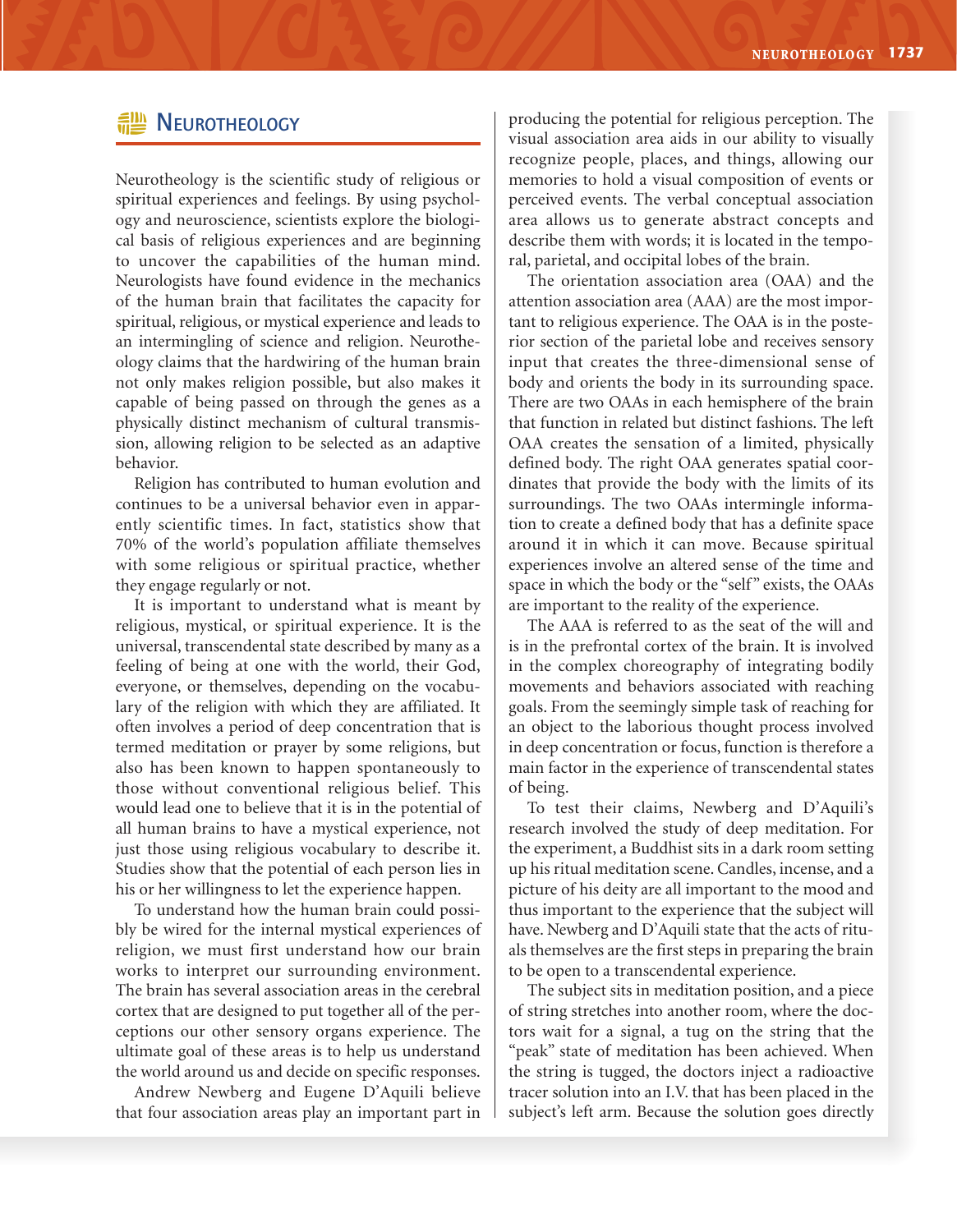into the bloodstream, it "locks" onto the brain cells almost immediately and will stay there for hours.

The meditation session is quickly ended, and the doctors move the subject to another area of the hospital where a single emission computed tomography (SPECT) camera is located. The SPECT is an imaging tool that will detect the radioactive tracer in order to photograph the peak of the meditation experience. The imaging will give the doctors a freeze-frame of the brain.

Because increased blood flow to an area of the brain represents higher activity levels, this photograph will show what areas of the brain are active during meditation. What shows up is unusual activity in the posterior superior parietal lobe, or OAA. Remember that this is the area that helps us to determine which end is up and the physical limits of the self. People who suffer injuries to this area would have difficulty maneuvering in their physical surroundings. They are unable to tell where things begin and end, particularly because they cannot conceive of their own physical limits.

A brain scan taken before meditation showed normal, furious activity all over the subject's brain, which shows up in vibrant bursts of reds and yellows. The peak scan, however, shows markedly reduced activity in the area of the OAA, which shows up as cool blues and greens. Normally, this area never rests. Newberg and D'Aquili have come to the conclusion that the OAA is working as hard as ever. What has changed is the sensory perception of the outside environment. The incoming flow of sensory information essentially has been blocked by a deep state of concentration inward. The OAA has no incoming information with which to define the limits of the self, and while continuing to search for this information, the brain perceives no distinctions between the limits of the self and the physical boundaries of the outside world. The brain perceives the self as endless. To the subject, this experience is unquestionably real.

Newberg and D'Aquili also researched several Franciscan nuns during prayer. The SPECT scans of the nuns revealed similar changes in brain activity. Unlike the Buddhist's feelings of oneness with the world, however, the Sisters tended to describe their experience as closeness to God. The doctors describe both experiences as absorption of the self into something larger and conclude that the mystical experiences are scientifically observable, neurological events that are experientially and biologically real.

What Newberg and D'Aquili believe they have found is the core of neurotheology, the evolved biological link to spirituality that has the ability to be passed on through genes. We hold a physical memory of our past in our genes and an implicit and explicit heritage in our cultures, languages, and moral and religious traditions that are passed on by our brains and our books. To realize the co-evolution of culture and biology is important to the perpetuation of religion and availability to mystical interpretation of the transcendental experience. Newberg, D'Aquili, and others claim that humans are naturally equipped to induce effortless self-transcendence. They describe such everyday experiences as being moved by music or the feeling of being swept away by an inspirational speech as examples of everyone's potential for transcendence.

Neurologists have previously found a connection between temporal lobe epilepsy and new interest in religion. It is during seizures involving this portion of the brain and those of the association areas that patients describe religious experiences occurring. When the electrical impulse of a seizure disturbs areas of the brain, hallucinations, voices, and feeling of a presence or infinite space occur, creating an imitation enlightenment.

In fact, with this discovery, it is believed that many religious and historically significant individuals actually suffered from temporal lobe epilepsy. For instance, Joan of Arc, a historic woman who led the French army against the English with her perceived voices and visions of God, is now believed to have suffered from temporal lobe epilepsy. The condition would have caused her to hear her own conscious thoughts as if they were coming from an outside entity. She also described bright lights and hallucinations, which are known to be symptoms of temporal lobe epilepsy.

It is also speculated that Moses, a prominent prophet in one of the world's most popular religions, was afflicted with temporal lobe epilepsy. His visions of the Archangel Michael led the Israelites out of Egypt and are the basis for a portion of the Old Testament.

The affliction of imitated enlightenment is not seen only in historical accounts. Psychologist Dr. Oliver Sacks encountered a patient in the early 1970s named Greg F. Greg was in his early 20s when he joined the Hare Krishna, a religious group. Shortly after taking up residence in the main Krishna temple in New Orleans, Greg began to lose his vision and experience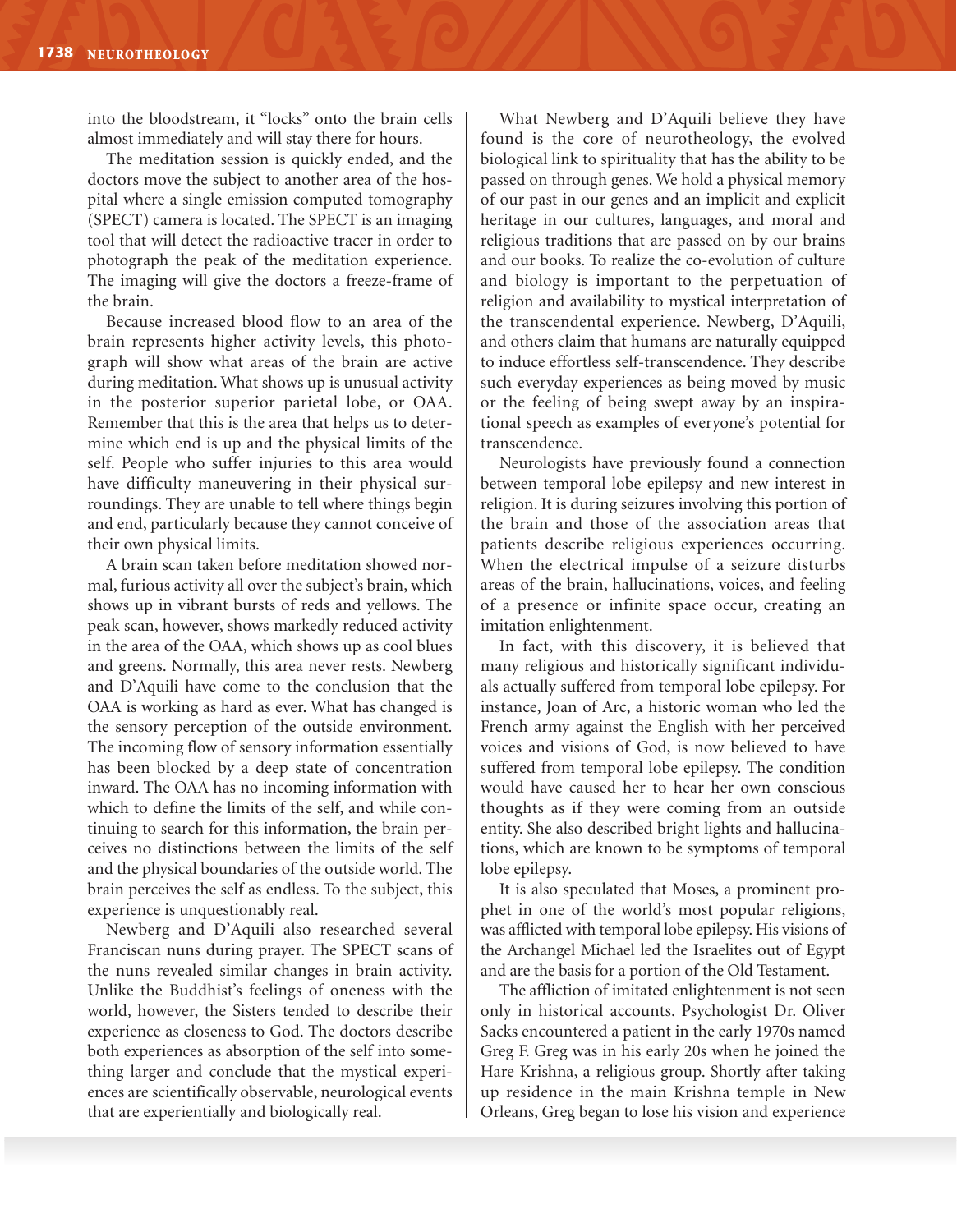a glazed-over feeling. The Krishna interpreted this as Greg's path toward spiritual enlightenment. However, when his parents came to visit him 3 years later, their once-healthy young man was now a bald, fat, 25-yearold man with a huge midline brain tumor. Greg was able to have surgery to remove the tumor, but he never recovered his vision and remained forever blissed out.

Richard Dawkins sees religion in terms of pathology. He considered the God-meme (a unit of culture) a virus that infects an organism and produces copies. Susan Blackmore, referring to religious laws about killing nonbelievers, describes religion as a way that "even evil and cruelty can be redefined as good." Religion itself and its practices are not always as beneficial. For example, being involved in a doomsday cult and participating in mass suicide would not improve anyone's inclusive fitness. There is also evidence of psychological damage wrought by dogmas of guilt and fear. And, some religions allow the blatant physical and psychological abuse of women, including genital mutilation. Historical accounts describe hundreds of years of Holy War and the persecution of people because of their faith or lack thereof. Even today, in a scientifically modern world, some religions justify the killing of people throughout the world. Religion has, however, persisted for thousands of years, and there must be adaptive benefits resulting from it.

One benefit that has long been known in the East is that meditation has health benefits. Physical benefits to the body include a reduced heart rate, lower blood pressure, and decreased levels of stress hormones that would inhibit the immune system. These benefits seem to transcend religious affiliation. Religion appears to generally increase longevity, which in turn increases relative fitness.

While some see religion's persistence as selfdelusional superstition, others believe it still exists for healthier reasons. Studies suggest that people who are affiliated with and practice a religion have fewer strokes and heart attacks, and lower blood pressure. Newberg believes that religion bonds families and individuals, providing them with unifying beliefs. It encourages more peaceful and productive community settings. Clearly, the benefits of religion would give those inclined an advantage in the evolutionary struggle for survival.

However, the benefits of religion are not always outwardly apparent. What would the benefits of religion have been to our ancestral cousins that would have allowed it to continue to be selected for? Even today, like in the past, religion brings people together with a sense of community. Within this community, it is less likely that you will go hungry or be without shelter or care when you are ill. There is evidence, though disputed in Neandertal burials, of osteoporosis and arthritis, suggesting that they took care of their elderly and enfeebled.

In the past, environmental stress would have been difficult to understand. Indeed, it was in times of famine that ancient Native Americans created deities such as the Great Stag, to whom they prayed for increased deer populations. Newberg describes a speculative but interesting scenario in which a hunter is out searching for deer for days with no food or water and begins to hallucinate of a talking deer. After returning to the village and telling his story, some other hunters also return with an excellent amount of meat, which the Great Stag had foretold in the hallucination. Whether the benefits are coincidental or divine intervention, it is easy to see how the hardwiring of the human brain could have created and perpetuated the mystical experiences that led to the development of hundreds of religions and vast interpretations of transcendental episodes.

As far as Newberg and D'Aquili are concerned, religion has been around since before modern *Homo sapiens.* However, they do not think that the hardwiring used to genetically transmit potential for religious experience evolved specifically for this purpose. In fact, Newberg and D'Aquili have hypothesized that the potential for religion is actually a by-product, having risen from the circuitry involved in mating and sexual experience. They state the vocabulary of mystical experiences of the past as part of their evidence. Such words as *bliss, rapture, ecstasy,* and *exaltation* have been used to describe transcendental experiences and sexual experiences alike. "Mystics speak of losing themselves in a sublime sense of union, of melting into elation and of the total satisfaction of desires."

This theory is also based on the fact that many of the areas of the brain involved in transcendence are also involved in sexual arousal and the connection to the powerful sensation of orgasm. A similar blocking off of outside senses is experienced in both situations. They are not the same experience, just functioning on some of the same neural pathways. Falling in love involves the same sense of reception to the experience as the potential for a transcendental experience.